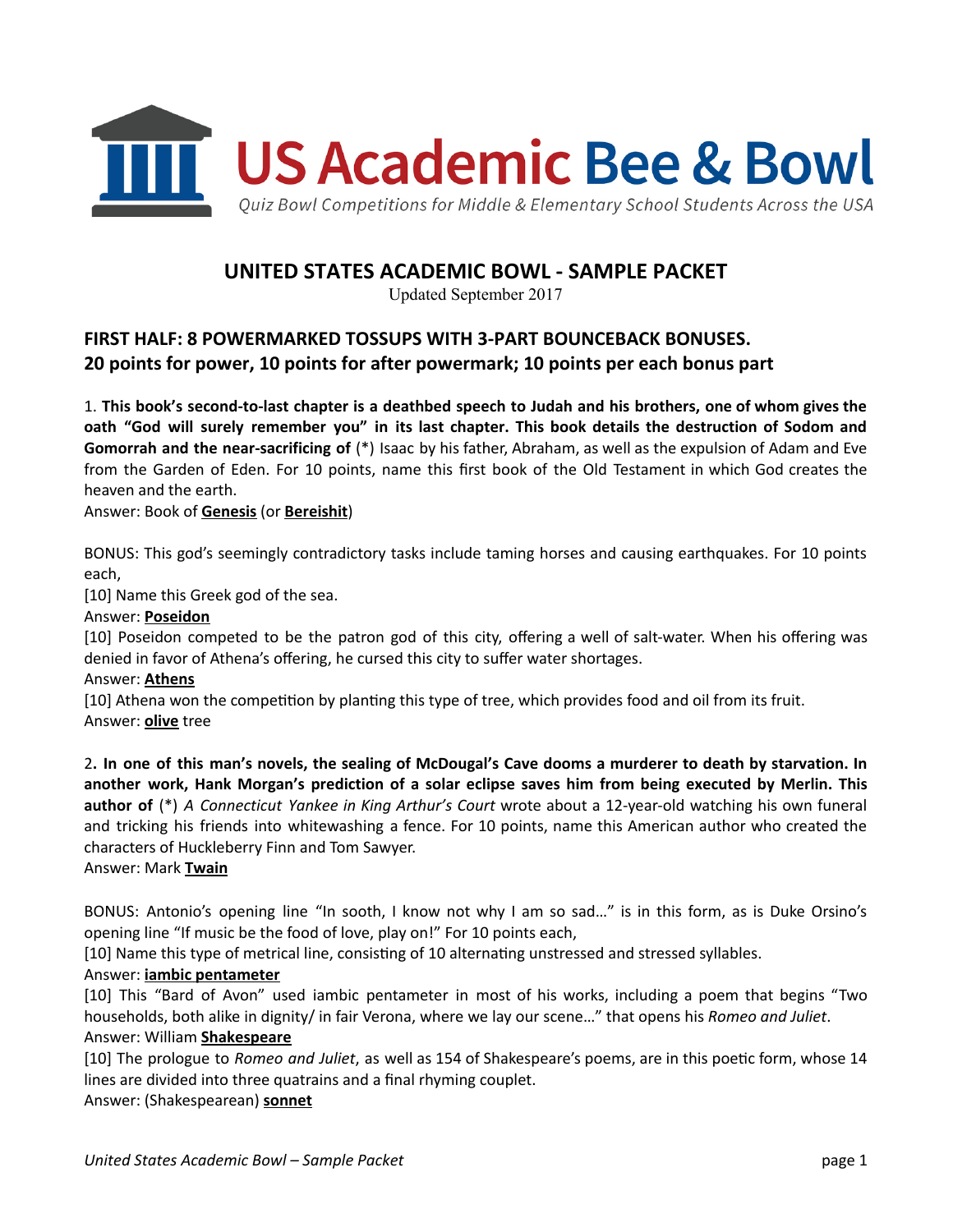3. The glycocalyx surrounds this entity in some bacteria cells. This structure's behavior can be explained by Singer and Nicolson's fluid mosaic model, in which this structure's lipid bilayer creates a (\*) semi-permeable barrier that controls what molecules can pass through it. Plants and fungi feature an additional wall surrounding this structure. For 10 points, name this protective outer layer that protects the cytoplasm and organelles of a cell.

# Answer: cell membrane

BONUS: Once known as brimstone, this element is an important component of black gunpowder and fertilizer. For 10 points each,

[10] Name this element with atomic number 16 and chemical symbol S.

# Answer: sulfur

[10] Thiols are organic compounds that contain sulfur, just as alcohols contain oxygen. One important thiol, ethanethiol [ethane-thi-ol] is used to odorize this otherwise odorless fuel, allowing leaks to be easily detected. Answer: natural gas (prompt on gas; accept propane, butane, liquefied petroleum gas, or LPG; do not accept gasoline)

[10] Sulfur is present in cysteine and methionine, two of the alpha type of these organic compounds which are crucial for protein formation. Methionine is an "essential" one of these substances, as it cannot be synthesized naturally by the body and must be consumed in one's diet.

# Answer: amino acids

4. This man wrote Beyond the Pleasure Principle and described "Irma's Injection" as mental wish fulfilment in The Interpretation of Dreams. This man's hypothesized (\*) Oedipus Complex suggests that men strive to marry women like their mothers, and he insisted that "sometimes a cigar is just a cigar." For the point, name this Austrian psychologist, an early proponent of psychoanalysis or "talk therapy." Answer: Sigmund Freud (accept Sigismund Schlomo Freud)

BONUS: This country's Northern Territory contains an enormous rock called Uluru, and its city of Melbourne is in the state of Victoria. For 10 points each,

[10] Name this country, whose capital city, Canberra, is part of a territory that is completely surrounded by the state of New South Wales.

# Answer: Commonwealth of Australia

[10] The state of New South Wales also contains this largest Australian city, home to a magnificent Harbor Bridge and a namesake curved-metal Opera House.

# Answer: Sydney

[10] South of the states of New South Wales and Victoria is this Australian island-state, named for a Dutch explorer.

# answer: Tasmania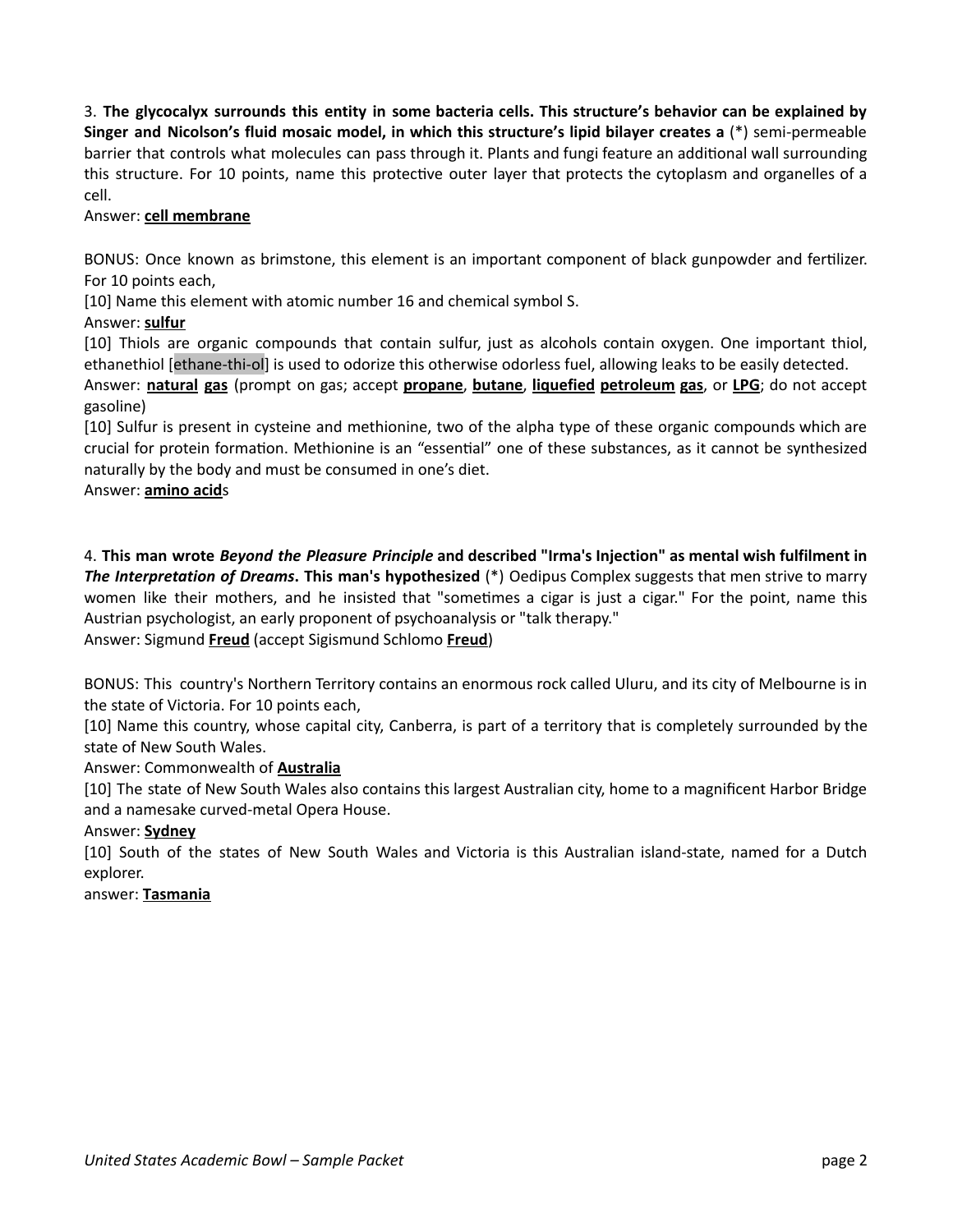5. This man's victory at the Battle of Friedland led directly to the Treaty of Tilsit, though his successes at Jena [YAY-nah] and Auerstedt were ultimately reversed after defeat at Leipzig. His escape from the island of (\*) Elba led to the Hundred Days, in which the Seventh Coalition defeated him and exiled him to St. Helena. For 10 points, name this French Emperor who ruled much of Europe prior to his last defeat at Waterloo. Answer: **Napoleon** Bonaparte (prompt on Bonaparte; accept **Napoleon I)** 

BONUS: This government was founded by Ieyasu after the Battle of Sekigahara. For 10 points each,

[10] Name this Japanese shogunate that lasted from 1600 until the 1868 Meiji Restoration.

# Answer: Tokugawa shogunate

[10] Shoguns were military leaders supported by the daimyo, who held positions similar to lords in Western feudalism, and by these noble warriors that followed the bushido code.

# Answer: samurai

[10] The Meiji restoration returned Japanese rule to this position, currently held by Akihito. Answer: Emperor

6. This instrument's register key allows it to overblow by a twelfth. It is the woodwind instrument most commonly played in klezmer music, and Ross Gorman played a glissando on this instrument to open (\*) Gershwin's Rhapsody in Blue. Aaron Copland's concerto for this instrument was written for Benny Goodman. For 10 points, name this single-reed woodwind instrument which is more common in orchestras than saxophones. Answer: clarinet

BONUS: The painter himself appears in the background of this work holding a palette, while a mirror in the background shows a reflection of the King and Queen. For 10 points each,

[10] Name this painting of the young Margarita Teresa and her maids of honor, painted in 1656 by Diego Velazquez.

# Answer: Las Meninas

[10] This earlier painter depicted a dark, brilliant sky in his View of Toledo [toh-LAY-doh]. He was born on Crete, as somewhat reflected by his nickname.

# Answer: **El Greco** (or Domenikos Theotokopolous)

[10] El Greco's View of Toledo depicts a city in this country. Velazquez was court painter to its King Philip IV, who protected his work from the Inquisition.

# Answer: Spain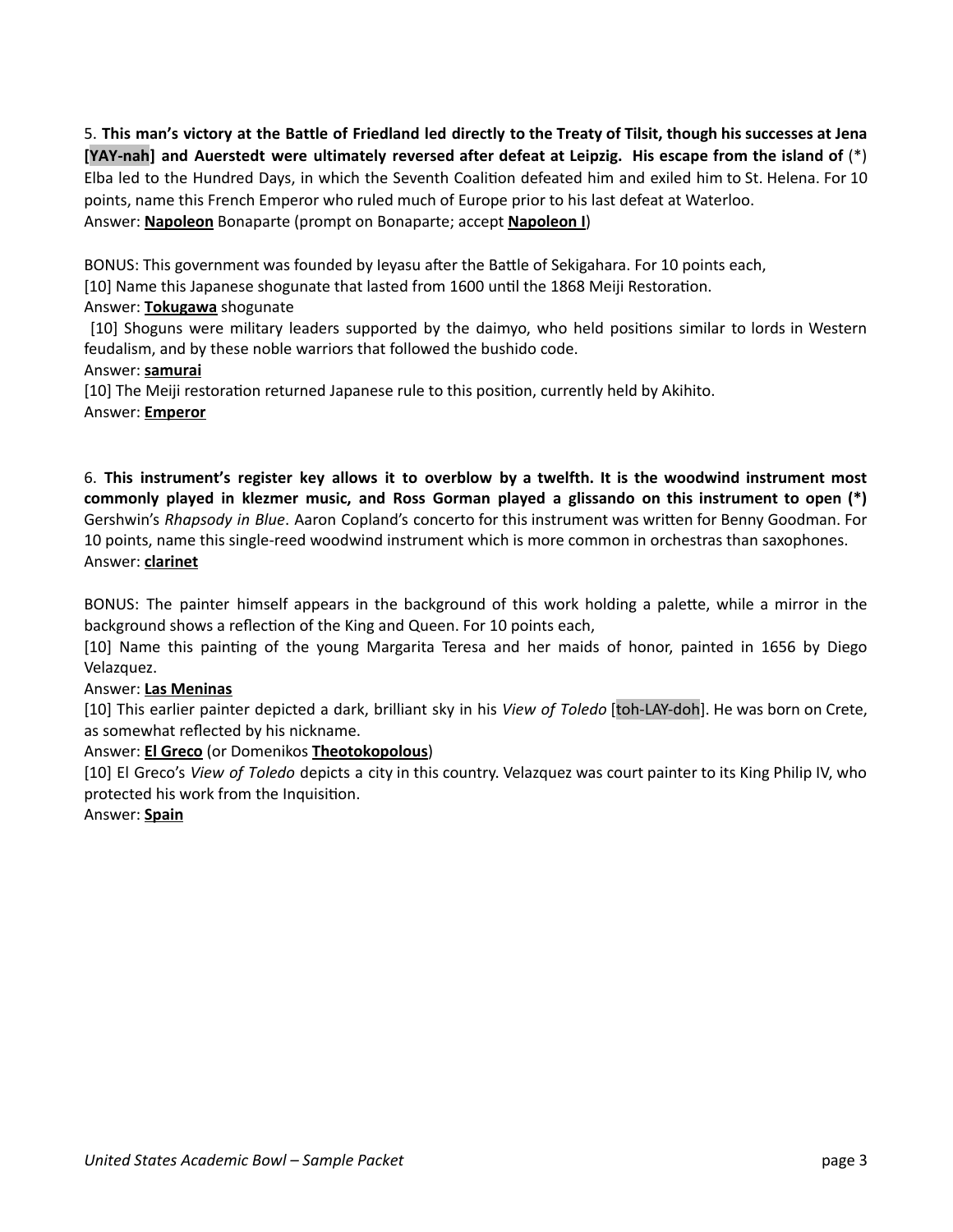7. No general formula exists to find the solutions of this type of equation if its degree is greater than four, though the quadratic formula will find their roots if they have degree two. These expressions combine (\*) real numbers and variables using only addition, multiplication, and positive integer exponents, so x squared is one of these, but the square root of x is not. For 10 points, name these simple mathematical expressions whose name is Greek for "many parts."

Answer: polynomial functions or expressions

BONUS: This substance can freeze at 28 degrees Fahrenheit, depending on the concentration of the dissolved ions. For 10 points each,

[10] Name this substance, which covers over 70% of the Earth's surface and is contrasted with the much rarer "fresh" variety.

# Answer: salt water or sea water or ocean water

[10] This is the process by which salt is removed from seawater to create drinkable water. The city of Carlsbad, California is building a large plant to carry out this process.

# Answer: desalination or desalinization

[10] The majority of dissolved salts in seawater are ions of these two elements, which form common table salt when combined.

Answer: sodium and chlorine (accept in either order; accept sodium and chloride, as those are the ion names; accept <u>Na</u>† ["N a," with or without a "plus"] and <u>Cl</u> ["C I," with or without a "minus"]

8. One of these creatures named Noboru Wataya goes missing in Haruki Murakami's The Wind-Up Bird Chronicle, and the "Practical" kind of these creatures are the subject of Old Possum's Book. In Through the Looking Glass, (\*) Snowdrop, the daughter of Dinah, is a white one of these animals. In one nursery rhyme, one of these "went to London to look at the queen;" in another, one of these animals learns to wear boots. Lewis Carroll created a Cheshire variety of, for 10 points, what mouse-chasing house pets? Answer: cats (accept equivalents)

BONUS: This author asks "Do I wake or sleep?" at the end of his "Ode to a Nightingale." For 10 points each,

[10] Name this English poet of "Ode on a Grecian Urn."

Answer: John Keats

[10] Keats ends "Ode on a Grecian Urn" by claiming that this five word phrase is "all/Ye know on Earth, and all ye need to know."

# Answer: "Beauty is truth, truth beauty"

[10] Keats also wrote a sonnet describing his experience reading George Chapman's translation of this legendarily blind Greek poet of the Iliad and the Odyssey.

Answer: Homer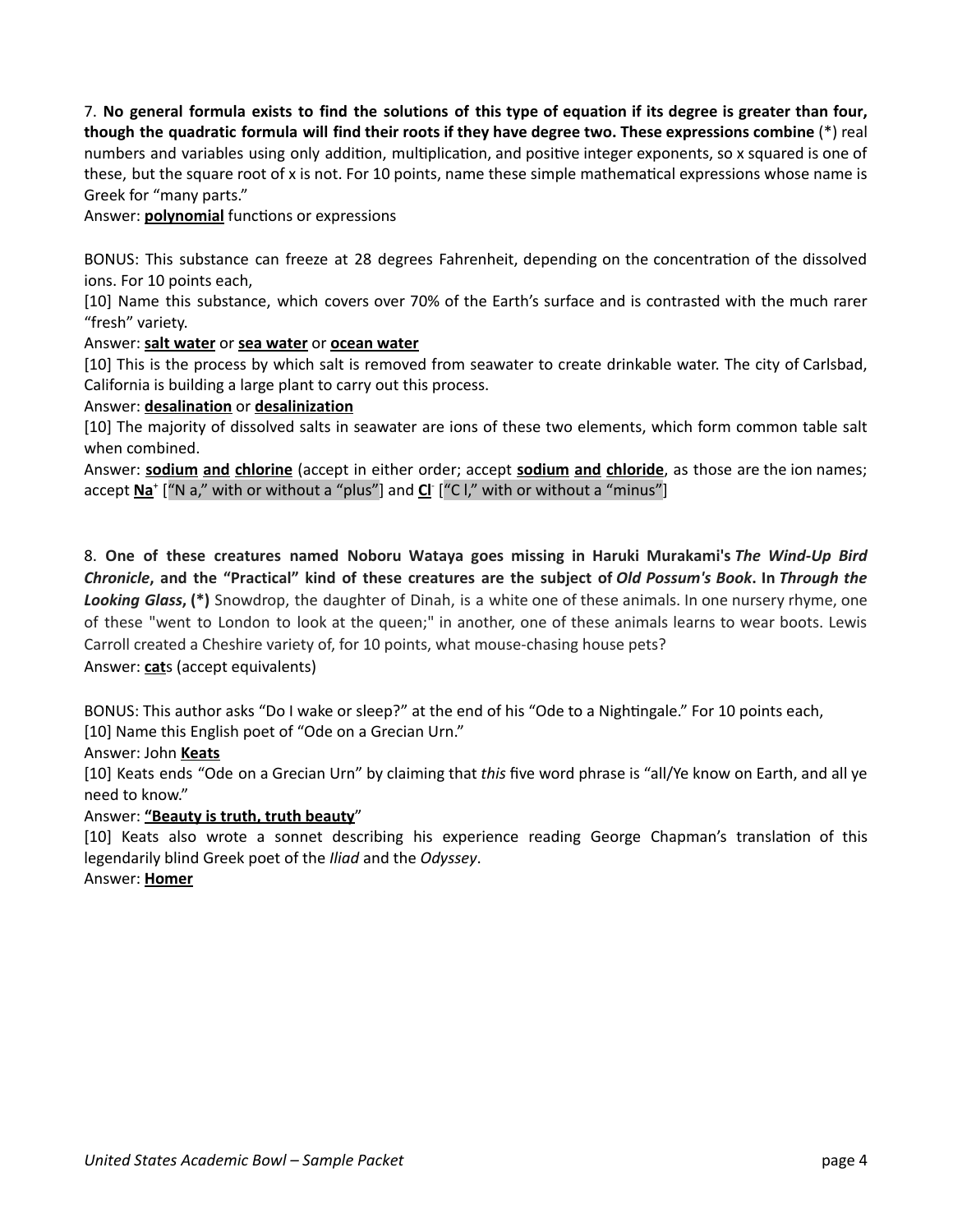# HALFTIME: 60-Second Rounds – 10 pts. Per correct answer; + 20 point bonus for a sweep

LITERATURE: YOUNG ADULT AUTHORS HISTORY: ALASKA SCIENCE: THE NUMBER SIX

LITERATURE: YOUNG ADULT AUTHORS Which author wrote…

1. The Harry Potter series? Answer: J.K. (or Joanne) Rowling 2. The Silmarillion and The Hobbit? Answer: J. R. R. (John Ronald Reuel) Tolkien 3. Looking for Alaska and The Fault in Our Stars? Answer: John Green 4. The Anne of Green Gables series? Answer: Lucy Maud **Montgomery** 5. a book narrated by Death about the storytelling girl Liesel, The Book Thief? Answer: Markus Zusak 6. about the amnesia-stricken Cadence in 2014's We Were Liars? Answer: E. Lockhart (or Emily Jenkins)

HISTORY: ALASKA In Alaskan history, who or what is…

#### 1. The state's capital city?

#### Answer: Juneau

2. The natural disaster that caused a tsunami when it occurred under Prince William Sound on Good Friday, 1964?

#### Answer: earthquake

3. Its highest point, also the highest point in North America?

#### Answer: Mount McKinley or Denali

4. The former Mayor of Wasilla who ran for Vice President with John McCain in 2008?

Answer: Sarah Palin

5. The Secretary of State who purchased it from Russia?

# Answer: William Seward

6. The protected region in Alaska's northeast whose large oil reserve is the subject of drilling proposals? Answer: **Arctic National Wildlife Refuge** or **ANWR** (often pronounced ann-wahr)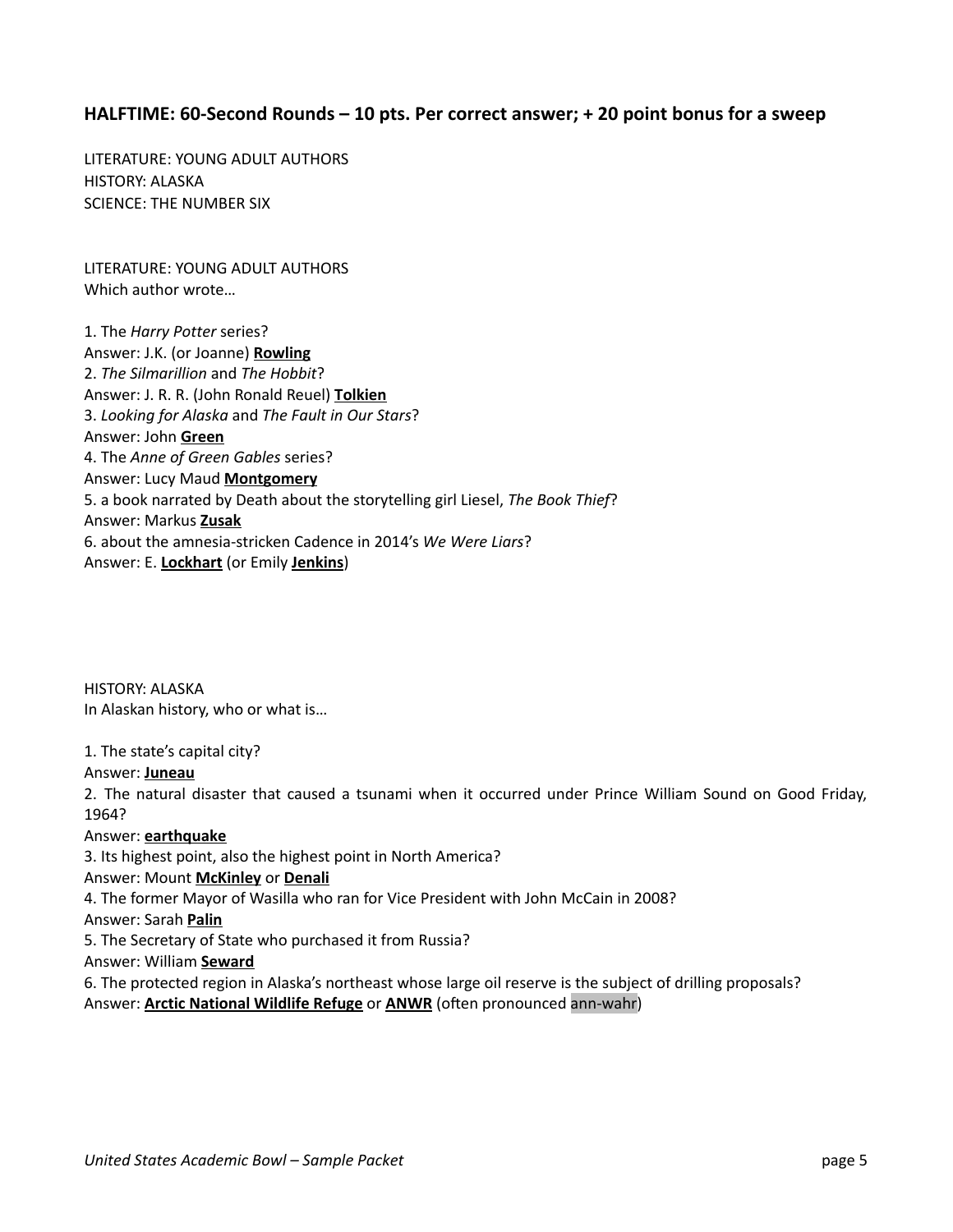SCIENCE: THE NUMBER 6 In math and science, what is…

1. The name for a six-sided polygon? Answer: hexagon 2. The structure of six-sided cells that stores food within beehives? Answer: honeycomb 3. The ringed sixth planet from the Sun? Answer: Saturn 4. The element with atomic number six? Answer: carbon 5. The name for integers, of which six is the smallest, that are equal to the sum of their proper divisors? Answer: **perfect** number 6. The cancer-causing compound that becomes TNT when three nitro groups and a methyl group are added to its six-member ring? Answer: **benzene**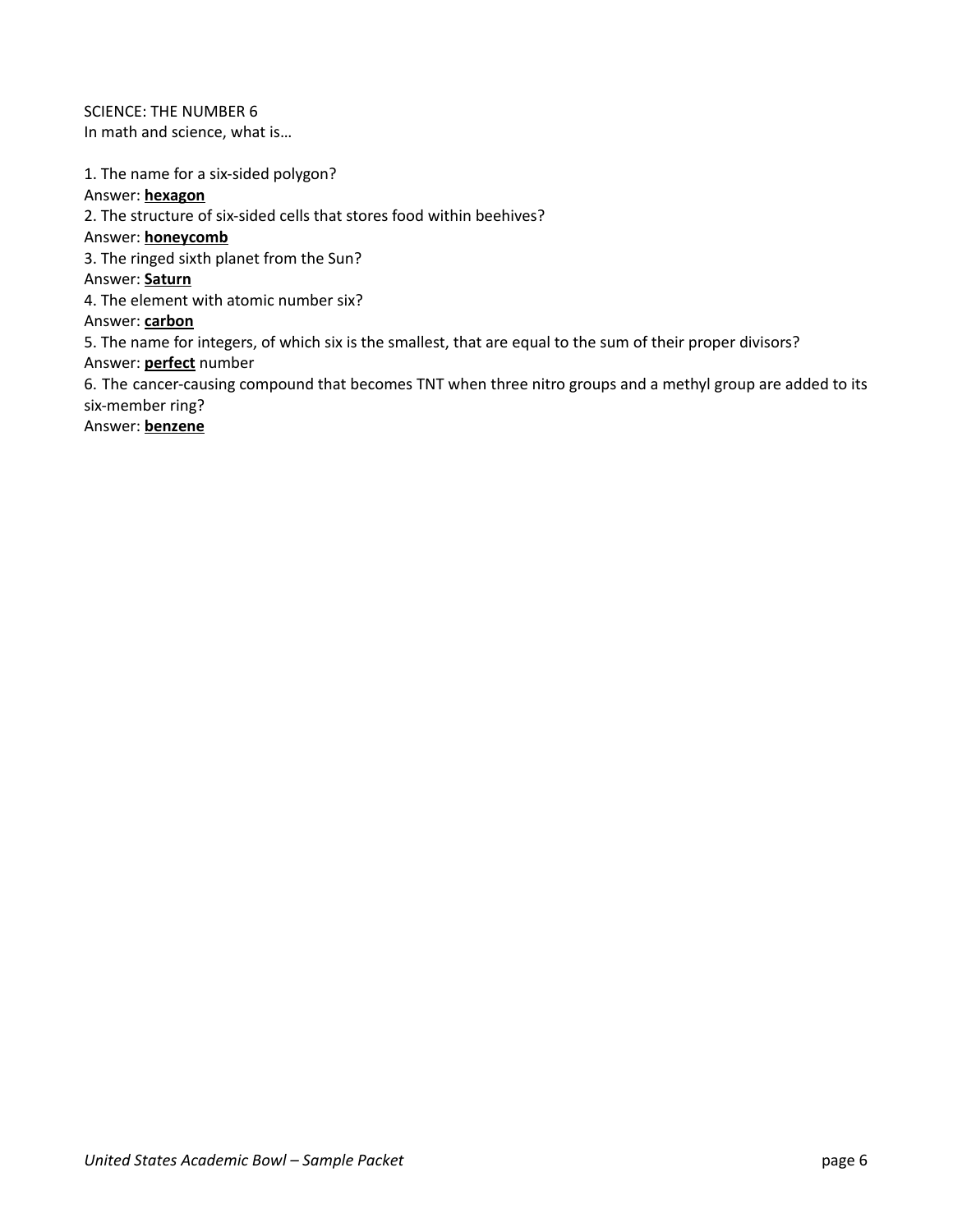# SECOND HALF: 8 POWERMARKED TOSSUPS WITH 3-PART BOUNCEBACK BONUSES 20 points for power, 10 points for after powermark; 10 points per each bonus part

9. Hymir stopped this god from killing his rival after this god went fishing with a bull's head as bait. This god tried to recover the necklace Brisingamen by disguising himself as Freyja with  $(*)$  Loki's help, and is destined to die of poison after killing Jörmungandr [YOHR-mun-gon-dur] at Ragnarök. Mjolnir [mee-YOLL-neer], a magical hammer, is owned by, for the point, what Norse god of thunder and son of Odin? Answer: Thor (accept Donar)

BONUS: This god swallowed Halahala poison to save the world, and gained a blue-tinted throat in the process. For 10 points each,

[10] Name this Hindu god, whose powers of death and rebirth complement the maintainer Vishnu and the creator Brahma.

# Answer: Shiva

[10] Together, Shiva, Vishnu, and Brahma make up this group of three Hindu gods.

# Answer: Trimurti

[10] The Trimurti are themselves complemented by the Tridevi, a group of three goddesses made up of Saraswati, Parvati, and this consort of Vishnu, who is often depicted wearing red and gold to symbolize wealth. Answer: Lakshmi

10. This state's voters rejected a plan to finance the 1976 Winter Olympics after the IOC had awarded them the bid. A late 1850's mining boom near the Front Range in this state led to the creation of a mint in its current capital city. The US (\*) Air Force Academy is based in this state, known as the Centennial State for its 1876 statehood. Its largest city is officially one mile above sea level. For 10 points, name this Rocky Mountain state with capital Denver.

# Answer: Colorado

BONUS: Peter Fechter was shot and bled to death near this structure in 1962. For 10 points each,

[10] Name this structure that divided the east and west halves of a European city during the Cold War.

# Answer: Berlin Wall

[10] Berlin saw this type of event in 1948 when the US, France, and the UK brought in supplies to get around a Soviet blockade.

# Answer: Airlift

[10] Twenty American and Soviet tanks had a standoff in October 1961 at this crossing in the Berlin Wall, near where Fechter was shot.

# Answer: Checkpoint Charlie (or Checkpoint C)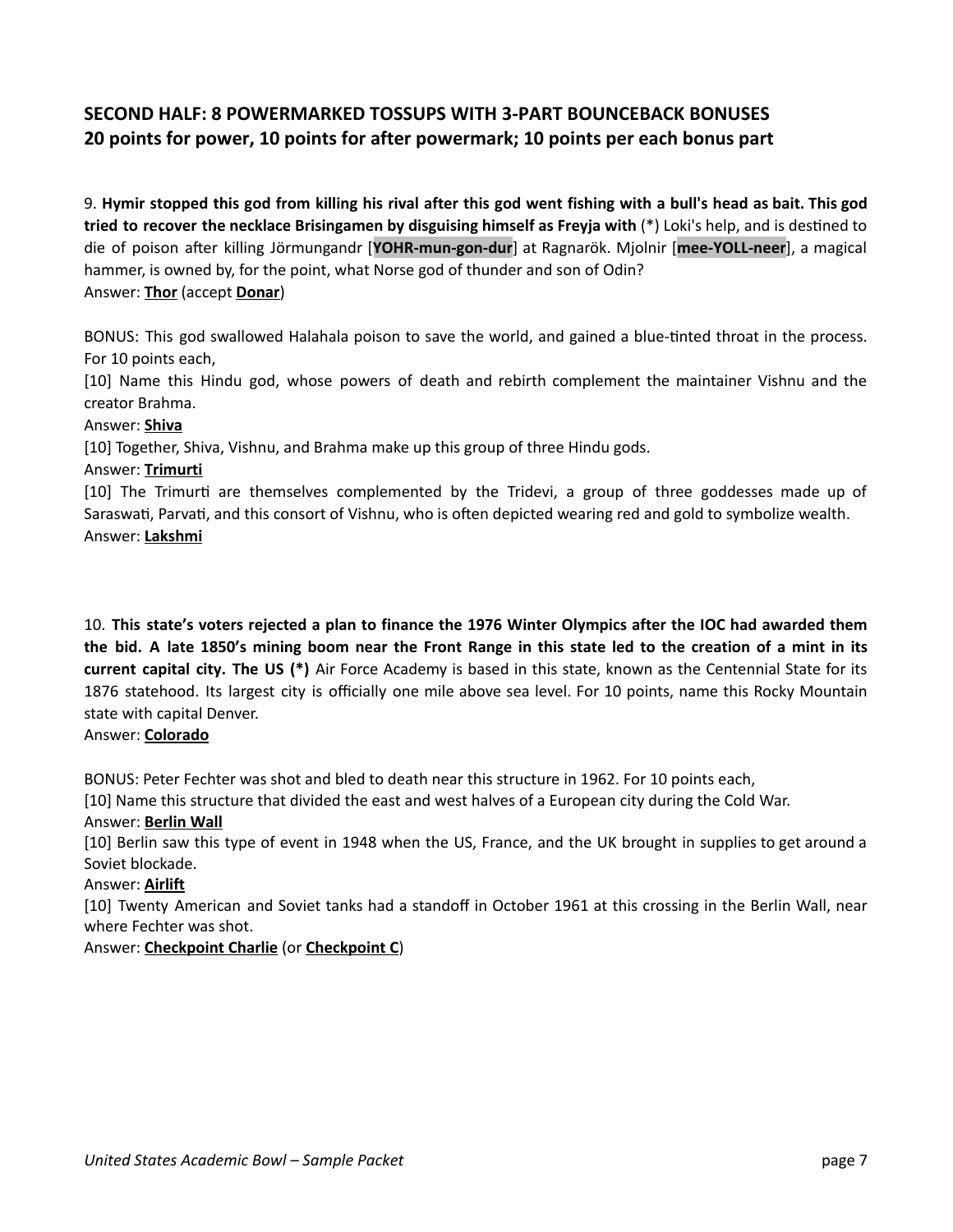11. In 2009, Anthony Wesley discovered a black spot in this planet's atmosphere. Comet Shoemaker-Levy 9 briefly orbited this planet in the 20<sup>th</sup> century. Like Neptune, this planet's ring system was not (\*) discovered until a visit from a Voyager probe, though the discoveries of Callisto, Europa, Io, and Ganymede, its four largest moons, were made in 1614 by Galileo. For 10 points, name this fih planet from the Sun, the largest in the solar system.

# Answer: Jupiter

BONUS: These insects are vectors for chikungunya, dengue fever, and West Nile virus. For 10 points each,

[10] Name these insects, whose genera include Anopheles. They are extremely effective transmitters of many blood-borne diseases, though it's only the females of these insects that suck blood.

# Answer: mosquitos

[10] This blood-borne parasitic disease is only carried by Anopheles mosquitoes. The first Western drug known to fight this disease was quinine, used in tonic water.

# Answer: malaria

[10] The malaria parasite infects these cells, which deliver oxygen throughout the body. A dangerous deformity of these cells called sickle cell anemia actually provides resistance against malaria.

# Answer: red blood cells or erythrocytes

12. A border dispute on this river led to the creation of the microstate Liberland in 2015. Farther downstream, this river passes through the Iron Gates where Trajan built a bridge. This river passes through  $(*)$  four national capitals, including Bratislava. Johann Strauss wrote a waltz inspired by the blue color of, for 10 points, what second-longest river in Europe that flows from the Black Forest to the Black Sea?

Answer: Danube River (or Donau, Duna, Dunai, Dunaj, Dunărea, or Dunav)

BONUS: This speech ironically notes that "The world will little note, nor long remember what we say here." For 10 points each,

[10] Name this ten-sentence long speech that closes by resolving that "government of the people, by the people, for the people, shall not perish from the earth."

# Answer: Gettysburg Address

[10] This U.S. President gave the Gettysburg Address at a dedication of a national cemetery at Gettysburg. Answer: Abraham Lincoln

[10] The Gettysburg Address opens by referencing the founding fathers, who had, this number of years earlier, "brought forth on this continent a new nation conceived in liberty."

Answer: four score and seven years (or 87 years)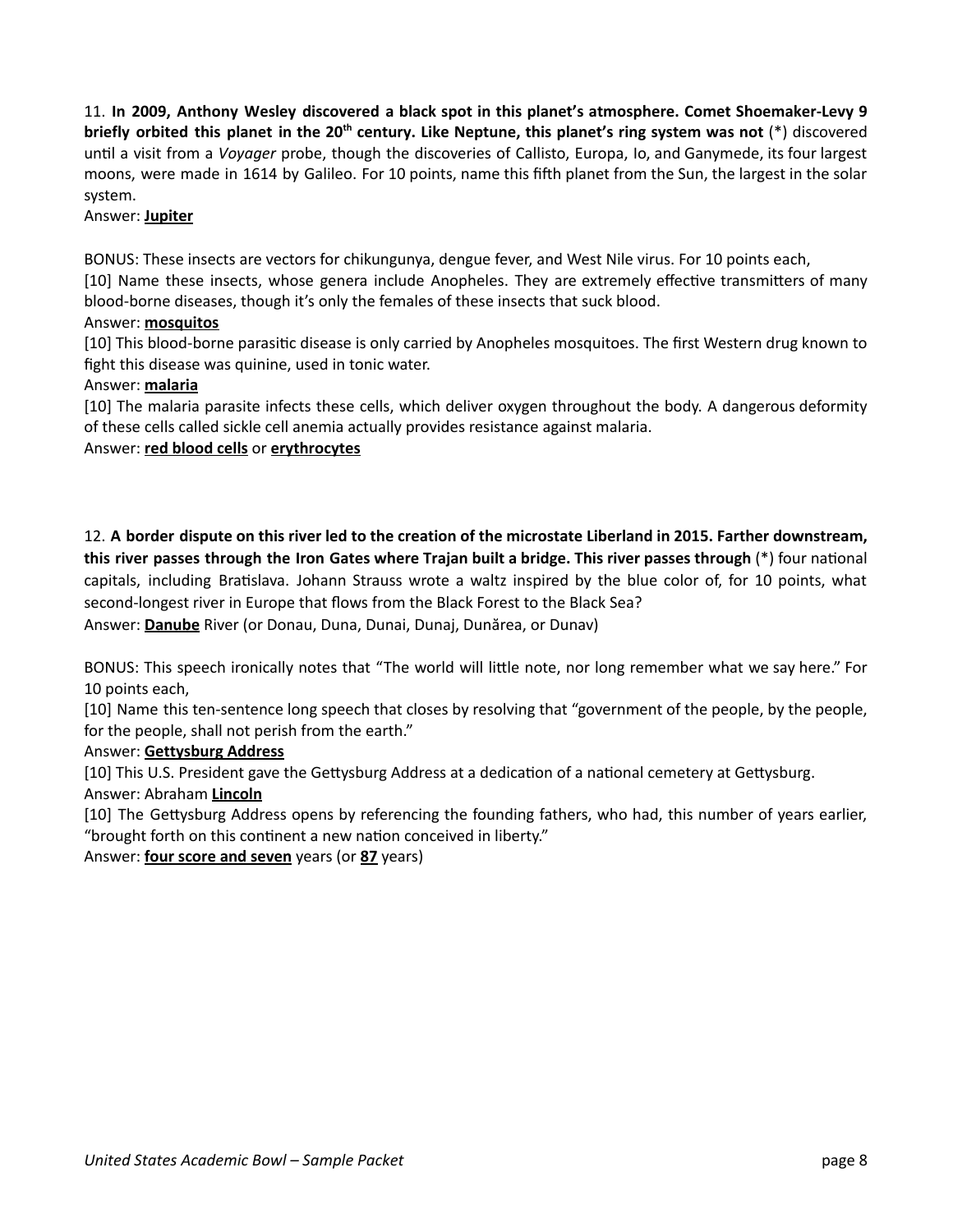13. This man painted his wife in a blonde wig, wearing a red kimono, and showed her standing in a white dress with his son, Jean, in another painting. Later in this man's life, he added more and more red into his paintings of a Japanese-style (\*) bridge and floating flowers in his garden in Giverny. Earlier in his career, this man painted an early morning scene in La Havre that accidentally named the Impressionists. For the point, name this French artist who painted Water Lilies and Impression: Sunrise.

# Answer: (Oscar-)Claude Monet

BONUS: This composer is often used as an example of the "Curse of the Ninth," a phenomenon in which composers write nine symphonies and die before completing a tenth. For 10 points each,

[10] Name this German composer, who wrote piano pieces like Für Elise and the Moonlight Sonata before going dear, and whose ninth symphony includes the "Ode to Joy" chorus.

# Answer: Ludwig van Beethoven

[10] This Beethoven symphony's "short-short-short-long" motif has been nicknamed "fate knocking at the door." Answer: Beethoven's **Fifth** Symphony

[10] This symphony was originally dedicated to Napoleon Bonaparte, but Beethoven withdrew the dedication to please a royal patron, and nicknamed this symphony to evoke military strength.

Answer: Beethoven's **Third** Symphony (accept Heroic Symphony or Sinfonia Eroica)

14. This country's turbulent colonial history featured the Eureka Stockade revolt and the Rum Rebellion. The Japanese bombed this country's north in 1942, concentrating their attacks on a city named for Charles (\*) Darwin. Barriers in this nation were erected to keep out rabbits, introduced by Western settlers, as well as its wild dogs, called dingoes. State names like Victoria and Queensland reflect the British colonial past of, for 10 points, what southern hemisphere country with capital Canberra?

Answer: Australia

BONUS: This quantity is meant to stay within 1.5 to 2 percent per year. For 10 points each,

[10] Give this term for the general increase in the price of goods and services in the economy.

# Answer: inflation rate

[10] This central banking system of the United States uses monetary policy to keep inflation in check. It is currently led by Janet Yellen.

Answer: **Federal Reserve (System)** 

[10] The Federal Reserve has three Congressionally-required objectives: stabilizing prices, maximizing employment, and controlling these values over the long run. For investments, if this rate is less than the inflation rate, the investment's value will decrease over time.

Answer: **interest** rate